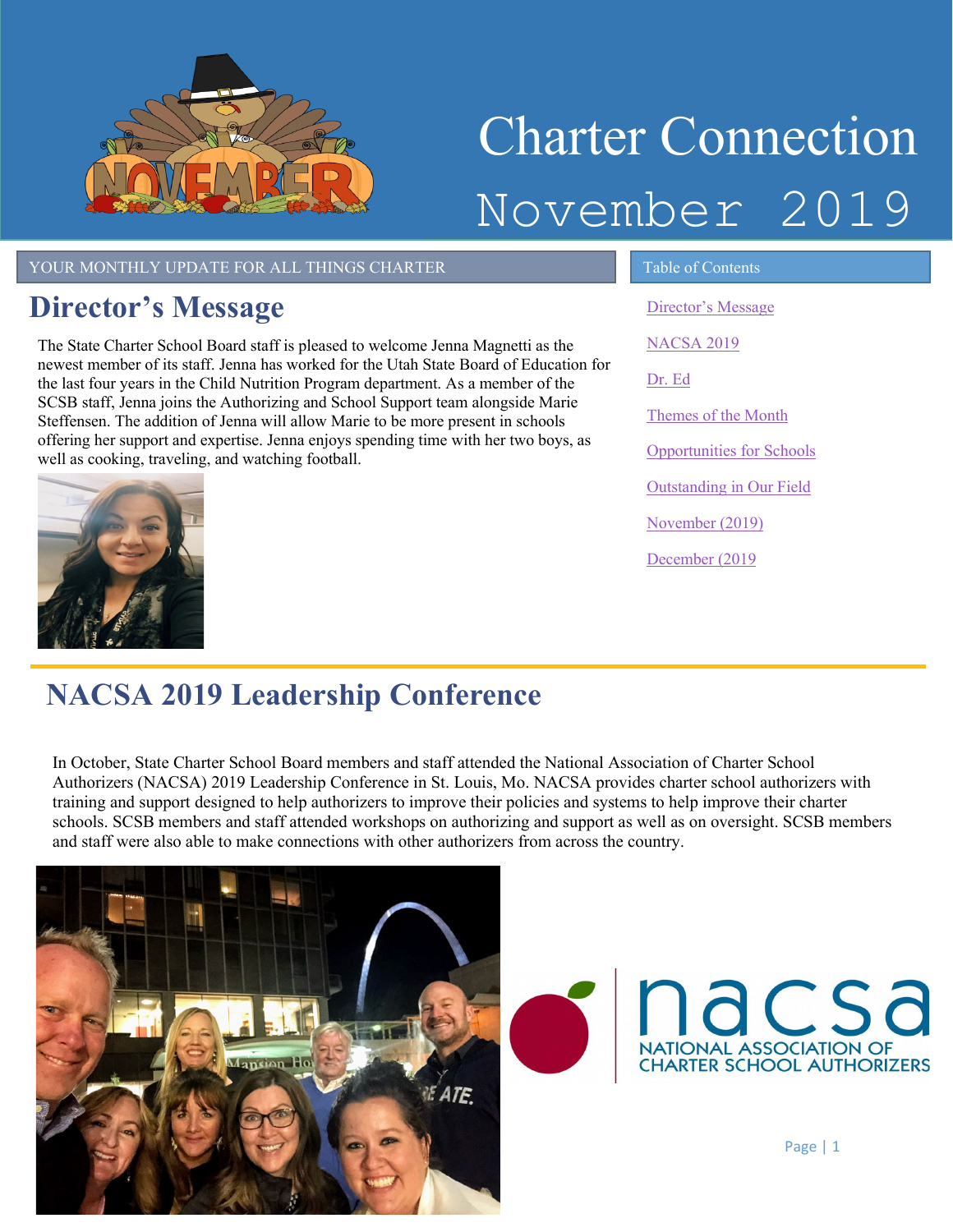### <span id="page-1-0"></span>**Dear Dr. Ed,**

Help! I am drowning over here! I feel like I never have enough hours in the day to do all the things I both need and want to do. I have an endless pile of paperwork, a line out the door of my office, state reports, and more committee meetings than I know what to do with! Any tips for adding more hours to the day? Or at least managing my time more effectively? Sincerely,

Overworked and Overwhelmed

Dear Overworked and Overwhelmed,

Did you know 59 percent of principals identify time management as the most challenging aspect of their job? You are definitely not alone! Between instructional leadership, family engagement, and building management, principals are routinely squeezed for time.

Fortunately, there are ways to help you make the most of the precious time you do have. Here are four suggestions—why not pick one to try out today?

1. Handle paperwork only once: Complete the task immediately, file it, or delegate the task to another person on your team. As for emails, set specific times throughout the day to read and deal with them. Handle emails as you do paperwork: answer, file, or delegate.

Don't put off dealing with the items to another time—only more will come!

2. Upgrade your email: Google's Inbox and Polymail are two options that boast a "boomerang" or "send later" feature. These options allow you to reply to all of your emails, send new ones, and clear out your inbox at any time of day or night, but emails won't arrive in recipients' inboxes until the time you choose. If you wonder why this is a productivity saver, think of the last time you sent an email just before bedtime that turned into a conversation, or a staff member worried that you expected a reply to an email sent at 10:30 p.m.

3. Cluster teacher observations: Doing three or four observations in one day helps you to see a variety of lessons across the grade levels. This dedicated "day" ensures that you are out in the building enjoying learning with students and teachers. You can then devote time with teachers during their planning block that immediately follows the classroom observation. This approach provides immediate feedback and ensures a timely process.

4. Implement efficient school change: These must be more than "research-based." If we value time and logic, we owe it to students to seek out and implement only that which the evidence points to as the most effective actions and initiatives we can find. These critical determinations must be followed by a campaign of highly focused, unabashed repetition; review; and practice. Mastery and consistent implementation—not mere exposure or training—must become our new goal.

--Dr. Ed U. Cation Adapted from: naesp.org

### **Theme of the Month**

When asked in a national survey, 26% of executive directors reported that their board members come to board meetings unprepared. 18% of board chairs agreed. The point made by the authors of the survey was that time is lost when a board chair must stop a meeting for members to read materials. Time is a resource and limited when considering the national average of a board meeting is two hours. Adding to our knowledge that 38% of a board meeting consists of reporting, less time is available for board members to leverage their skills and experience.

Related, prepared board members report a more positive board culture than the unprepared. A healthy board culture fosters honesty, responsibility, and confidence in each other and in the organization. This comes as values trickle from the board into the organization. In other words, poor board culture is associated with poor school culture.

As something to ponder, if your executive director left the room, how robust would your board discussions be?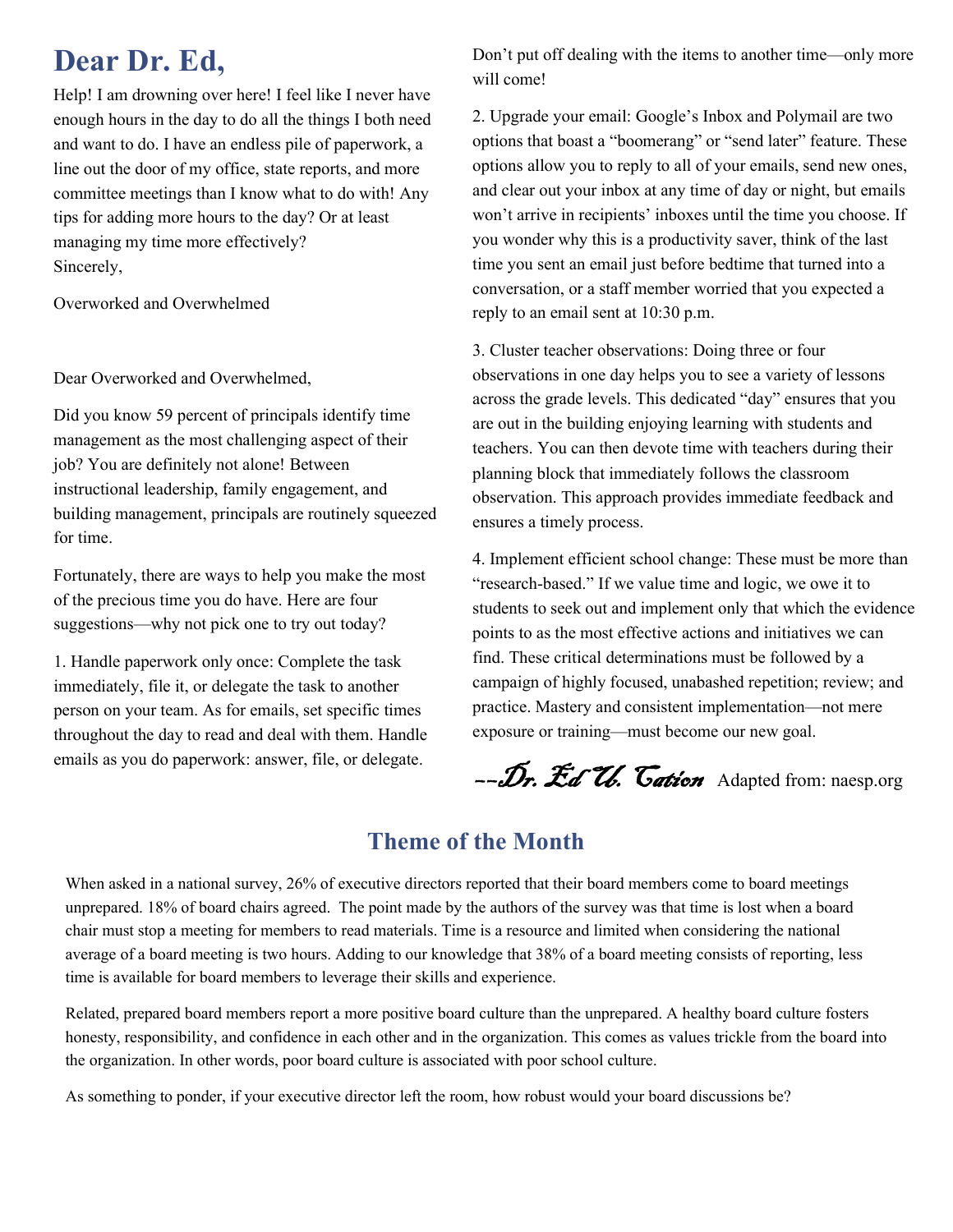### Opportunities for Schools

- <span id="page-2-0"></span>• Has your charter school governing board done its annual training on the Open and Public Meetings Act yet? The Office of the State Auditor has a training for you [http://training.auditor.utah.gov/cours](http://training.auditor.utah.gov/courses/open-and-public-meetings-act-2019) [es/open-and-public-meetings-act-](http://training.auditor.utah.gov/courses/open-and-public-meetings-act-2019)[2019](http://training.auditor.utah.gov/courses/open-and-public-meetings-act-2019)
- The American Psychological Foundation is currently seeking applications for the Esther Katz Rosen Pre-college Psychology Grant Program (up to \$15,000). For more information, visit

[https://www.apa.org/apf/funding/rose](https://www.apa.org/apf/funding/rosen-precollege?tab=3) [n-precollege?tab=3.](https://www.apa.org/apf/funding/rosen-precollege?tab=3)





### <span id="page-2-1"></span>Outstanding in Our Field

- Ms. Kassidy Chamberlain of Treeside Charter School was awarded as October's Employee of the Month of SCSB schools. Ms. Chamberlain is the school's registrar and is credited with keeping the school compliant with all of its regulations. Way to go!
- <span id="page-2-2"></span>• Beehive Science and Technology Academy students, Kassie Holt and Sidor Clare are winners in the National Broadcom MASTERS STEM Competition. For their achievement, each picks up \$16,000. Congratulations!